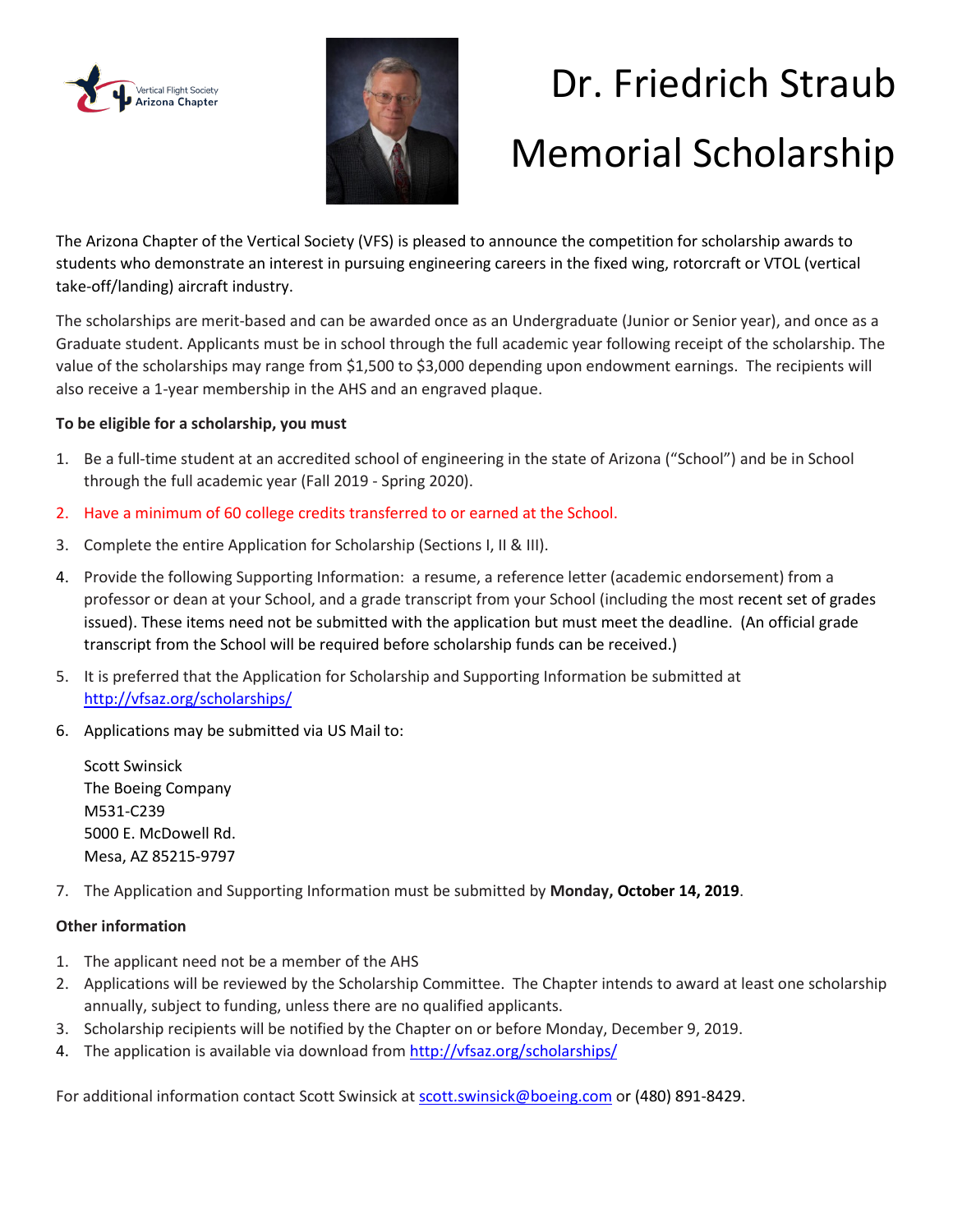### Dr. Friedrich Straub Memorial Engineering Scholarship Application



**SECTION I – Contact Information**

Name:

Present Address:

Permanent Address:

Primary Phone No.: Secondary Phone No.:

E-mail:

In the below application please list any job experience, awards, scholarships, leadership experience, membership in professional societies/associations, extra-curricular activities, or publications in your resume.

I hereby certify that the information contained in this Application for Scholarship is true and correct and that I have made arrangements for submission of my official grade transcript and an academic endorsement by a dean or professor affiliated with my school.

Signature: Date: (Typing your full name above will serve as signature authority)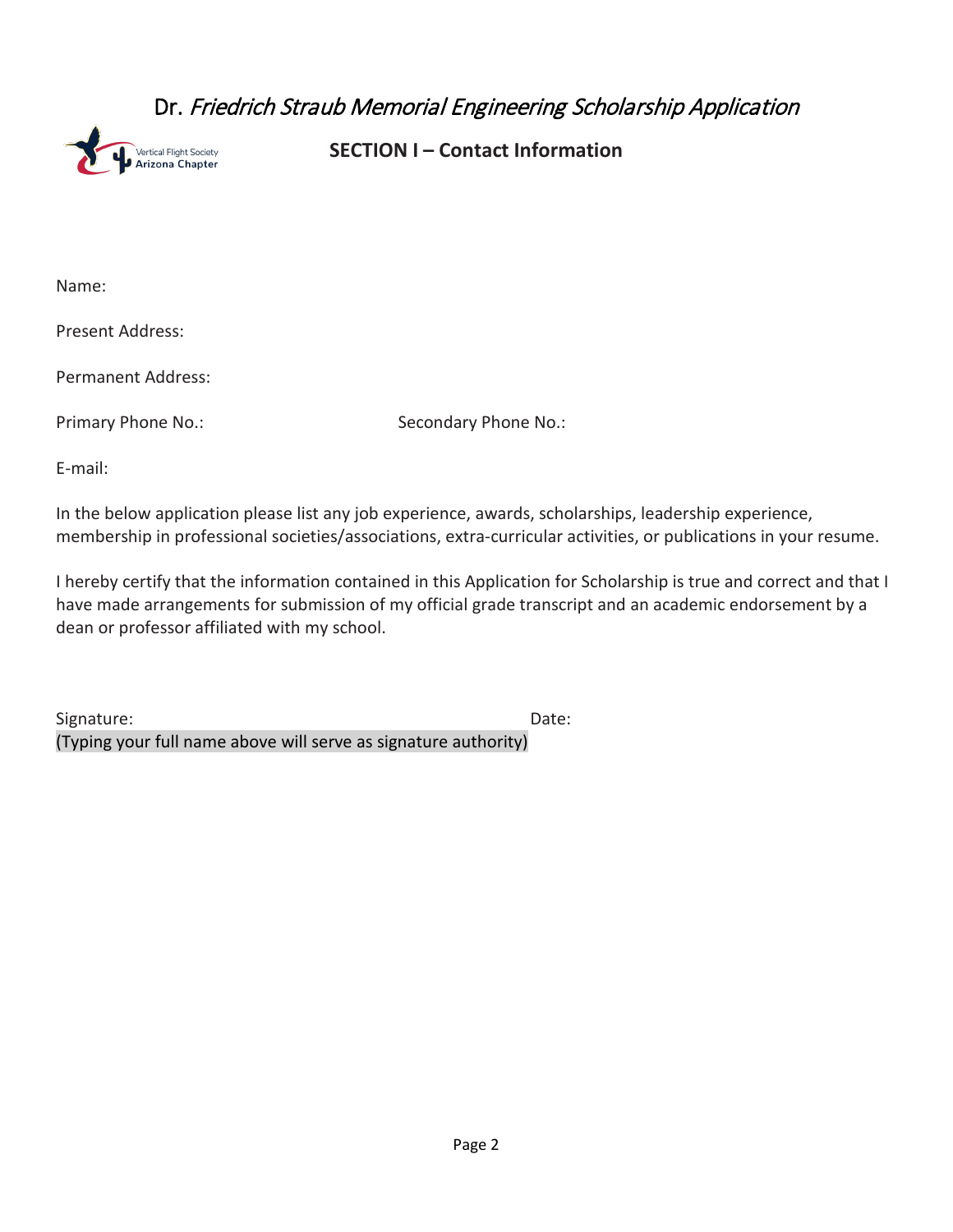## Dr. Friedrich Straub Memorial Engineering Scholarship Application



**Section II – Education**

Please list all colleges/universities attended, starting with the most recent first (i.e., the school you currently attend should appear on line 1).

|    | College/Location | <b>Enrollment</b> | <b>Expected</b>        | Full-Time/       | Cum.       | <b>Degree Program</b> | <b>Academic</b> |
|----|------------------|-------------------|------------------------|------------------|------------|-----------------------|-----------------|
|    |                  | Date              | <b>Graduation Date</b> | <b>Part Time</b> | <b>GPA</b> | (BS, MS, PhD)         | Concentration   |
| 1. |                  |                   |                        |                  |            |                       |                 |
|    |                  |                   |                        |                  |            |                       |                 |
| 2. |                  |                   |                        |                  |            |                       |                 |
|    |                  |                   |                        |                  |            |                       |                 |
| 3. |                  |                   |                        |                  |            |                       |                 |
|    |                  |                   |                        |                  |            |                       |                 |
| 4. |                  |                   |                        |                  |            |                       |                 |
|    |                  |                   |                        |                  |            |                       |                 |

| a. What level of study will you be pursuing in the fall of this year? $\Box$ |  |                |
|------------------------------------------------------------------------------|--|----------------|
|                                                                              |  | B.S M.S. Ph.D. |

b. What is your school's grading system? A=

4.0 Other

c. If the cumulative GPA you list for the school you currently attend covers one year or less of academic work, you must submit two transcripts, one for the school you currently attend and one for the school you previously attended.

d. What is your GPA for the most recent completed semester/quarter:

From to , GPA =

e. Will you be a full time student for the entire forthcoming academic year?

f. If the scholarship is to be used at a school other than the one you currently attend (line 1 above), or if the scholarship is to be used for an advanced degree program at the same school, please complete the table below.

|          | College/Location   Enrollment   Expected | Date | Graduation Date   Part Time | GPA | Full-Time/   Cum.   Degree Program   Academic<br>(BS, MS, PhD) | <b>Concentration</b> |
|----------|------------------------------------------|------|-----------------------------|-----|----------------------------------------------------------------|----------------------|
| <b>.</b> |                                          |      |                             |     |                                                                |                      |
| <u>.</u> |                                          |      |                             |     |                                                                |                      |